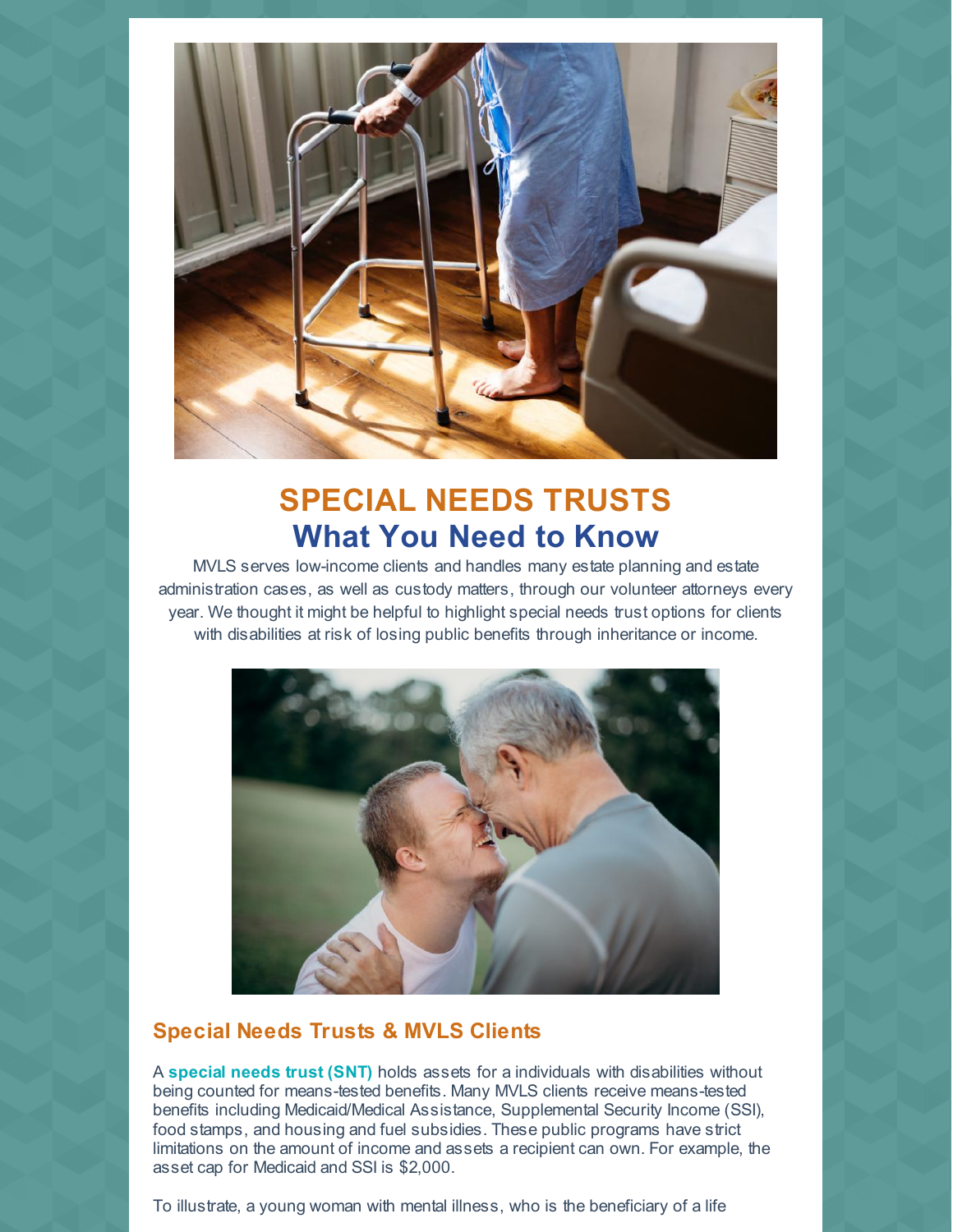insurance policy, would be at risk of losing her SSI and Medicaid benefits, including pharmacy benefits which help her maintain her stability and independence.

As a result of these limitations, it is important to make sure no funds or resources pass directly to the individual with special needs and that all of his or her share of inherited property passes directly to the SNT. If assets pass outright to the individual with special needs, SSI, Medicaid, and other means-tested government benefits could be lost. Assets placed in the SNT can be used for the benefit of the individuals with disabilities throughout their lifetime and can be used for a variety of items including health care not covered by benefits (like physical therapy); medical equipment; house cleaning; bus passes; and personal items like computer, vacation, magazine subscriptions, etc.

#### **Who is considered disabled for the purposes of setting up SNT?**

Anyone that is mentally, physically or emotionally disabled, as defined by the Social Security Administration, would be eligible for establishing a SNT. If the individual has qualified for Social Security Disability Insurance (SSDI) then they would be able to meet the criteria for establishing a SNT.

#### **Estate Planning and Administration**

Preventative steps can be taken both during estate planning with clients to anticipate addressing the need to divert funds into a SNT or during estate administration by helping the individual set up a SNT before they take possession of any disqualifying assets.

When doing estate planning intake, it is important to ask if any family members are disabled, incapacitated or have special needs. You also will want to coordinate with other relatives' estate plans, as anything left to a disabled individual from any family member can trigger the means



tested benefits issue. Estate plans can be set up using a third party SNT, which is supplemental funds set up by friends and family for the benefit of the individual with disabilities.

When assisting a client with estate administration, when they are at risk of losing their means-tested benefits, a first party self-settled pooled account can divert the triggering assets into the SNT to be used for their benefit over their lifetime.

There are a variety of possible assets that could trigger means-tested problems including IRA, 401k, other retirement benefits; life insurance; employer-provided death benefits including life insurance, final paycheck and vacation pay; accidental death and travel insurance benefits through a credit card; annuities; savings bonds; transfer on death provisions; joint accounts; jointly owned property; any other non-probate property; and the Uniform Transfers to Minors Act.

Assets that are not counted for means-tested programs include the home that the special needs individual resides in, household goods and personal effects (limited to those needed for the individual only); one automobile; burial plot; irrevocable burial fund; and a life insurance with a cash surrender value less than \$1,500, and all term life insurance.

### **Child Support**

Child support can trigger means-tested disqualification as well. A first-party, self-settled SNT can be established to avoid this. Child support payments made directly to a custodial parent are factored as income for a means-